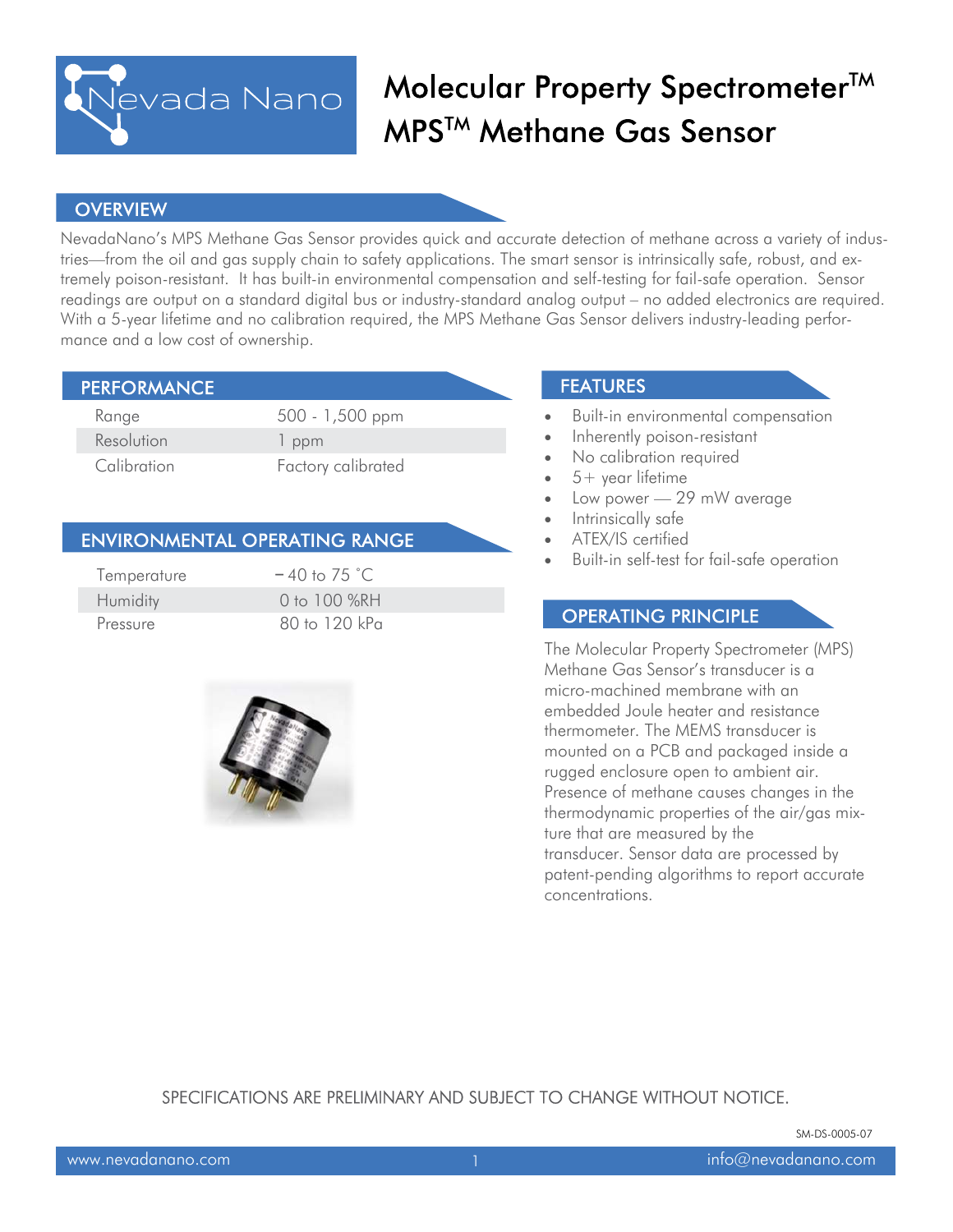

Molecular Property Spectrometer™ MPS™ Methane Gas Sensor

| <b>MECHANICAL</b>                                                                                                      |                                                                                                                        | 2X 0.4±0.2                                                                                                                                                                                                                                                                                                     |
|------------------------------------------------------------------------------------------------------------------------|------------------------------------------------------------------------------------------------------------------------|----------------------------------------------------------------------------------------------------------------------------------------------------------------------------------------------------------------------------------------------------------------------------------------------------------------|
|                                                                                                                        |                                                                                                                        | 2X 5.3±0.2                                                                                                                                                                                                                                                                                                     |
| $16.6 \pm 0.1$<br>$4.7 \pm 0.5$                                                                                        | $20.0 \pm 0.5$                                                                                                         | $4.2 \pm 0.2$<br>2X 3.4±0.2<br>5X Ø 1.5±0.05<br>2X 2.5±0.2<br>Dimensions in mm                                                                                                                                                                                                                                 |
| Dimensions<br>16.6 mm (H) x 20.0 mm (D)                                                                                |                                                                                                                        |                                                                                                                                                                                                                                                                                                                |
| $8.0 \pm 0.5$ grams<br>Mass<br>Ultem PEI<br>Body material                                                              |                                                                                                                        |                                                                                                                                                                                                                                                                                                                |
|                                                                                                                        |                                                                                                                        |                                                                                                                                                                                                                                                                                                                |
| <b>ELECTRICAL</b>                                                                                                      |                                                                                                                        |                                                                                                                                                                                                                                                                                                                |
| Operating voltage                                                                                                      | 3.3 - 5.0 $\pm$ 5% VDC                                                                                                 |                                                                                                                                                                                                                                                                                                                |
| Current consumption                                                                                                    | Average<br>8.9 mA                                                                                                      | <b>Operating Range</b><br>5.0-21.0 mA                                                                                                                                                                                                                                                                          |
| <b>Analog out</b><br>$\overline{\mathbf{o}}$<br>$^{\rm RX}_{\rm O}$<br>5-pin<br>0 <sub>o</sub><br>Digital Input/Output | Communication: UART<br>Logic level: 3.3 V<br>RX Data Input : Do not exceed 3.6 V<br>Programmable Analog out (optional) | Baud rate: 38,400. 8 data, 1 stop bits. No parity<br>Input High Voltage $(V_{IH}) = 2.0 V$ minimum<br>Input Low Voltage $(V_{\parallel})$ = 0.85 V maximum<br>TX Data Output : Source / Sink 4 mA maximum<br>Output High Voltage $(V_{OH}) = 2.45$ V minimum<br>Output Low Voltage $(V_{OL}) = 0.45$ V maximum |
| Analog out<br>5-pin or 3-pin<br>Analog Output<br>$V_+$ <sup>O</sup> $V_-$                                              | Contact NevadaNano for details.                                                                                        | Standard analog output configuration is shown on page 3.<br>Note: "zero" voltage and sensitivity slope can be configurable<br>between 0.04 and 2.9 V, including rising or falling V/ppm.                                                                                                                       |

### **SELF-DIAGNOSTICS**

The MPS Methane Gas Sensor automatically performs dozens of built-in tests every 2 seconds to ensure fail-safe operation. The MPS alerts the user of any sensor failure or status alert. For additional information on how to interpret and handle detected faults, refer to the MPS Methane Gas Sensor User Manual at: www.nevadanano.com/downloads

SM-DS-0005-07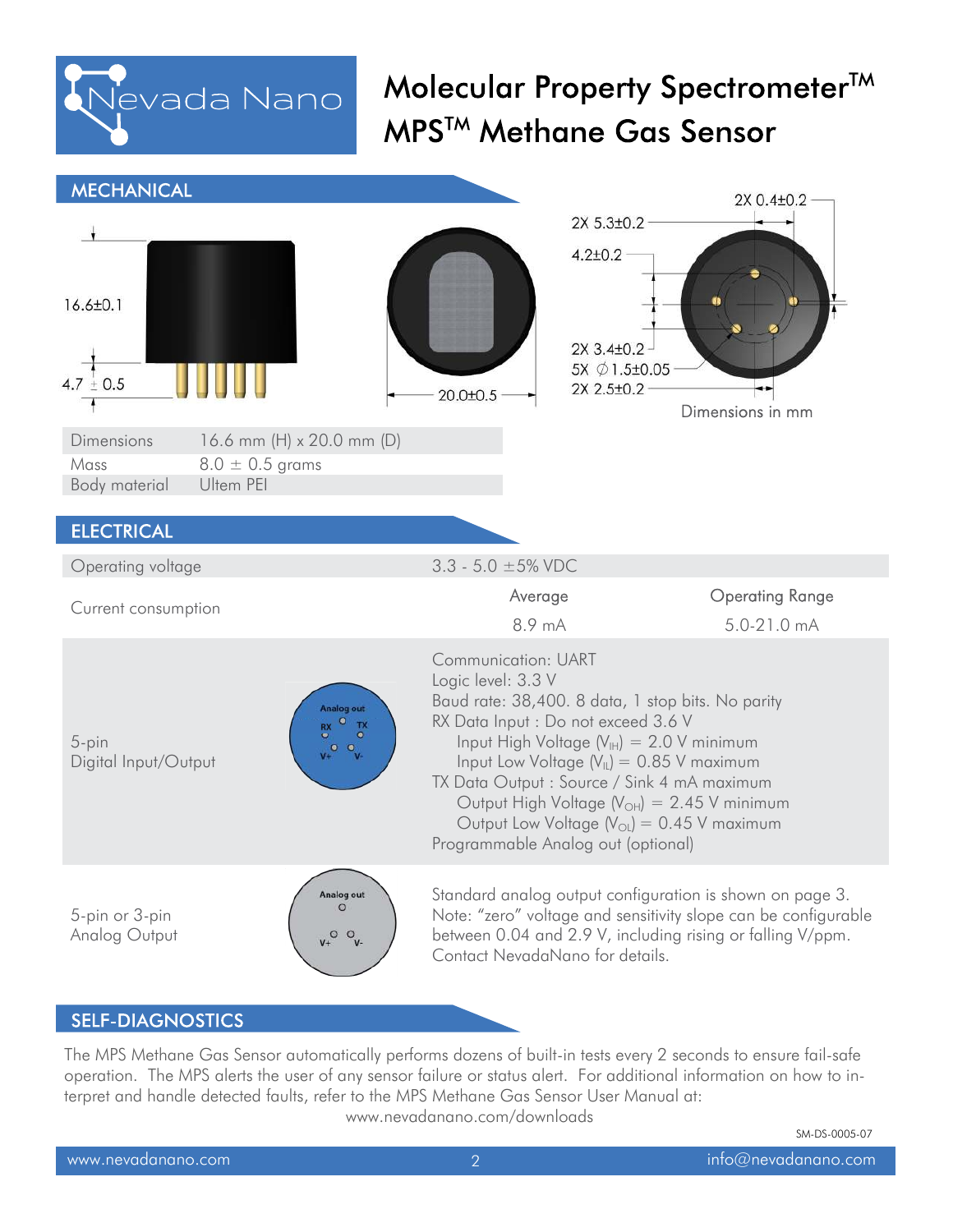

## Molecular Property Spectrometer™ MPS™ Methane Gas Sensor

### **CERTIFICATION**

| Test Standard                | IEC 60079-0:2017<br>IEC 60079-11:2011                                 | EN 60079-0:2018<br>EN 60079-11:2012                                                                                                                                 | FM 3600:2018<br>FM 3610:2018                                                                                                                                                             | CSA 22.2 60079-0:19<br>CSA 22.2 60079-11:14                                                                                                                                            |
|------------------------------|-----------------------------------------------------------------------|---------------------------------------------------------------------------------------------------------------------------------------------------------------------|------------------------------------------------------------------------------------------------------------------------------------------------------------------------------------------|----------------------------------------------------------------------------------------------------------------------------------------------------------------------------------------|
| <b>Protection Categories</b> | Ex ia IIC Ga<br>Ex ia IIIC Da<br>$Ta = -40^{\circ}C$ to $75^{\circ}C$ | $\left(\frac{1}{2}\right)$ $\left 1\right $ $\left 0\right $<br>$\left\langle \sum_{\parallel 1 \parallel 1} \right\rangle$<br>$Ta = -40^{\circ}C$ to $75^{\circ}C$ | Class I, Division 1, Group<br>A,B,C,D<br>Class II and III, Division 1,<br>Group E,F,G<br>Class I, Zone 0 AEx ia IIC Ga<br>Zone 20 AEx ia IIIC Da<br>$Ta = -40^{\circ}C$ to $75^{\circ}C$ | Class I, Division 1, Group A, B, C, D<br>Class II and III, Division 1, Group<br>E.F.G<br>Class I, Zone 0 Ex ia IIC Ga<br>Zone 20 Ex ia IIIC Da<br>$Ta = -40^{\circ}C$ to $75^{\circ}C$ |

For additional information on certifications, refer to the MPS Hazardous Locations User Guide here: www.nevadanano.com/downloads

### **ANALOG OUTPUT CONFIGURATION**

The plot below shows the standard analog output configuration of the MPS Methane Gas Sensor.